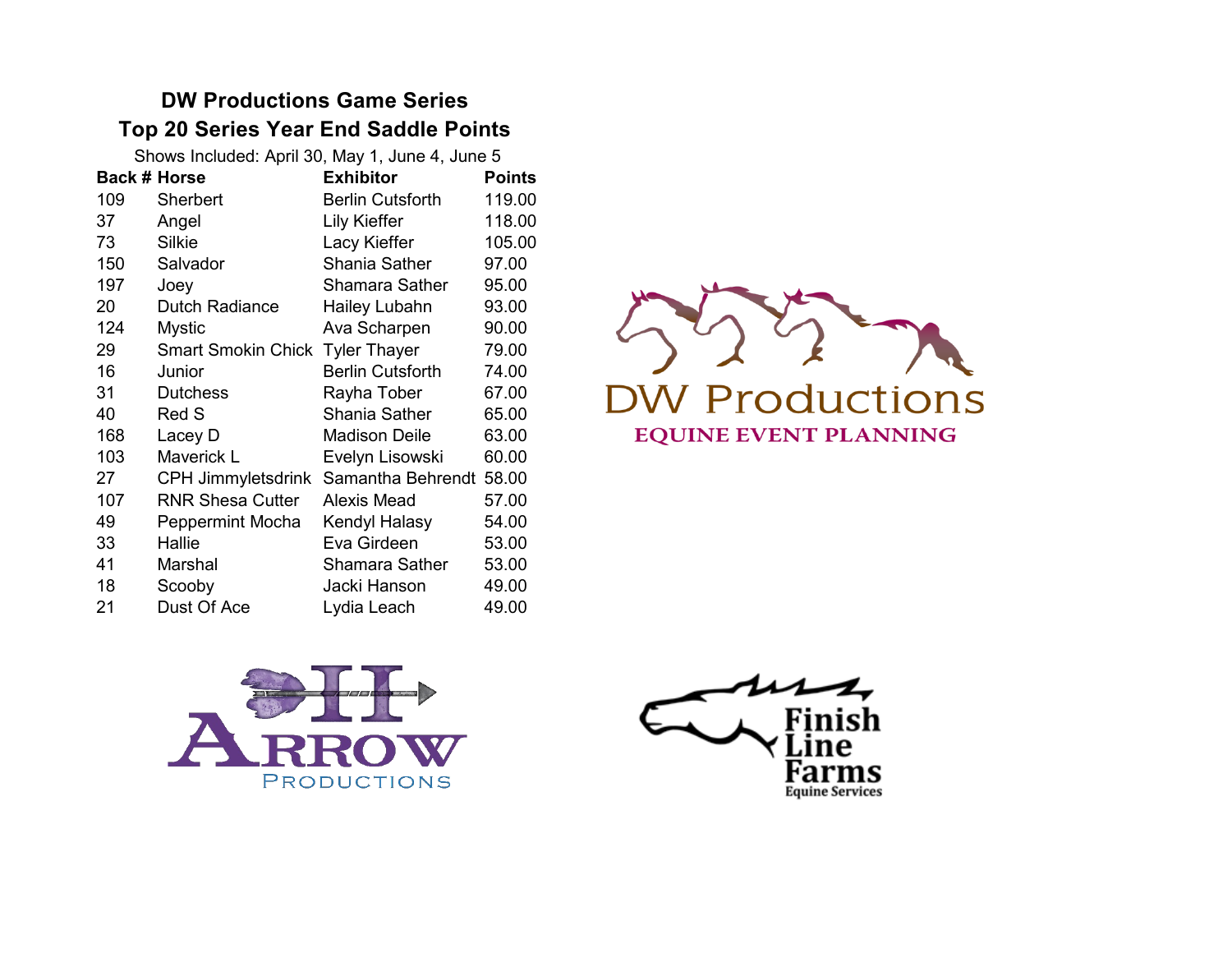#### **Series Year End Buckle Points Standings for Each Division**

Shows Included: April 30, May 1, June 4, June 5

#### **PeeWee Top 5**

| Back # | Horse          | <b>Exhibitor</b>        | <b>Points</b> |
|--------|----------------|-------------------------|---------------|
| 109    | Sherbert       | <b>Berlin Cutsforth</b> | 119.00        |
| 20     | Dutch Radiance | Hailey Lubahn           | 93.00         |
| 103    | Maverick L     | Evelyn Lisowski         | 60.00         |
| 38     | Hershey Kiss   | Kenzi Eglinton          | 37.00         |
| 72     | Jasmine T      | London Truesdell        | 35.00         |

#### **Pony Top 5**

| Back # Horse |            | <b>Exhibitor</b>        | <b>Points</b> |
|--------------|------------|-------------------------|---------------|
| -37          | Angel      | Lily Kieffer            | 118.00        |
| 16           | Junior     | <b>Berlin Cutsforth</b> | 74.00         |
| 30           | Rockstar K | Lana Kieffer            | 39.00         |
| 9            | Nova K     | Kamilla Galicia         | 23.00         |
| 5            | Oreo L     | Eleanor Lisowski        | 19.00         |

#### **Junior Top 5**

| Back # | Horse           | <b>Exhibitor</b> | <b>Points</b> |
|--------|-----------------|------------------|---------------|
| 150    | Salvador        | Shania Sather    | 97.00         |
| 124    | Mystic          | Ava Scharpen     | 90.00         |
| 31     | <b>Dutchess</b> | Rayha Tober      | 67.00         |
| 40     | Red S           | Shania Sather    | 65.00         |
| 33     | Hallie          | Eva Girdeen      | 53.00         |

### **Intermediate Top 5**

| Back # | <b>Horse</b>     | <b>Exhibitor</b> | <b>Points</b> |
|--------|------------------|------------------|---------------|
| 197    | Joey             | Shamara Sather   | 95.00         |
| 49     | Peppermint Mocha | Kendyl Halasy    | 54.00         |
| 41     | Marshal          | Shamara Sather   | 53.00         |
| 21     | Dust Of Ace      | Lydia Leach      | 49.00         |
| 488    | Dreamer          | Arianna Peterson | 41.00         |